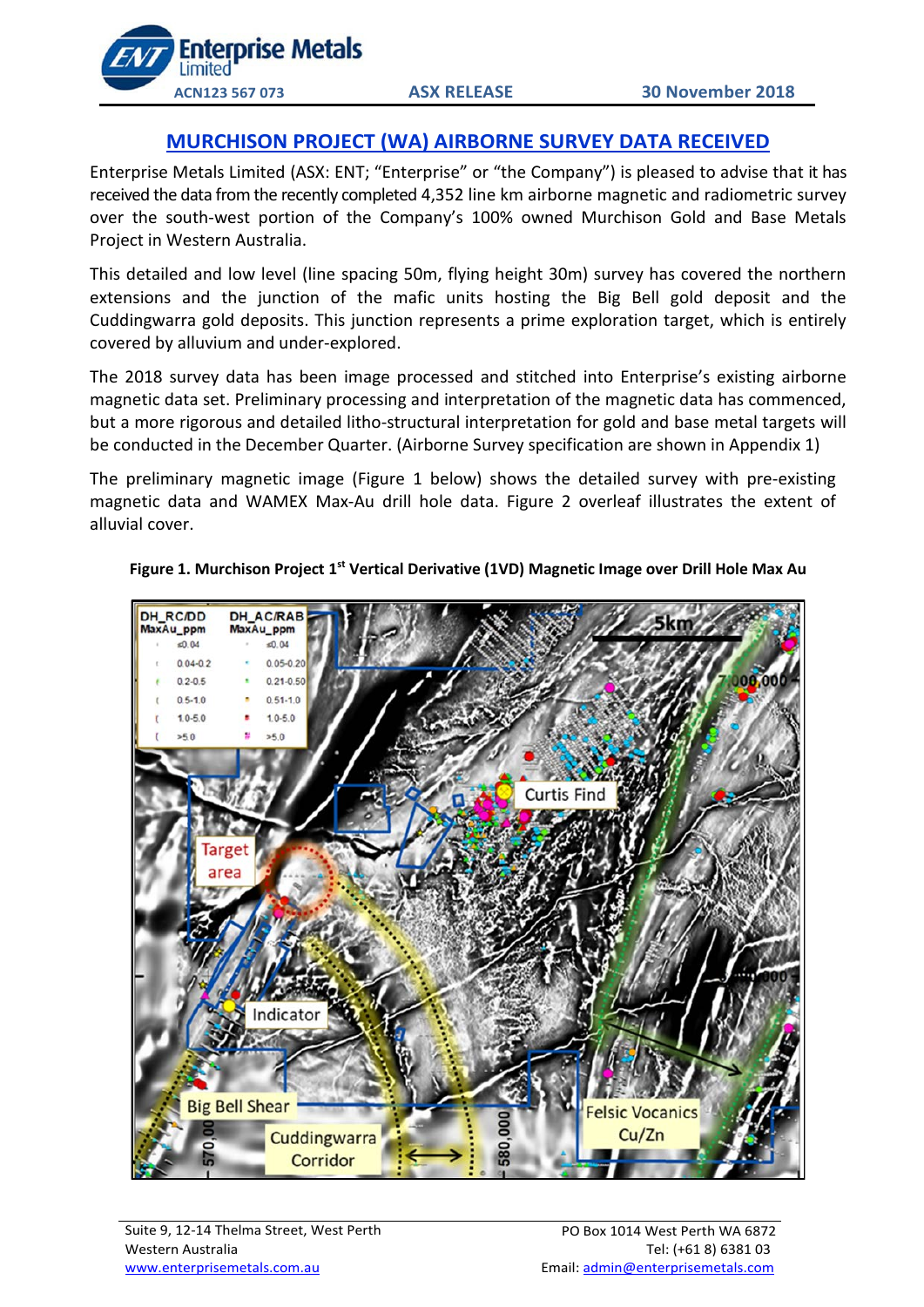



**MURCHISON PROJECT – BACKGROUND** *(Refer ENT ASX release 24 May 2018)*

Enterprise's ~700 km2 Murchison Project is 35km north of Cue and covers Archaean rock sequences prospective for orogenic gold and volcanogenic massive sulphide (VMS) copper-zinc deposits. The project includes strike extensions of the gold mineralised Big Bell, Cuddingwarra, Chieftain (or Mt Magnet) and Emily Shear Zones, and the Wattagee and Emily Well VMS horizons.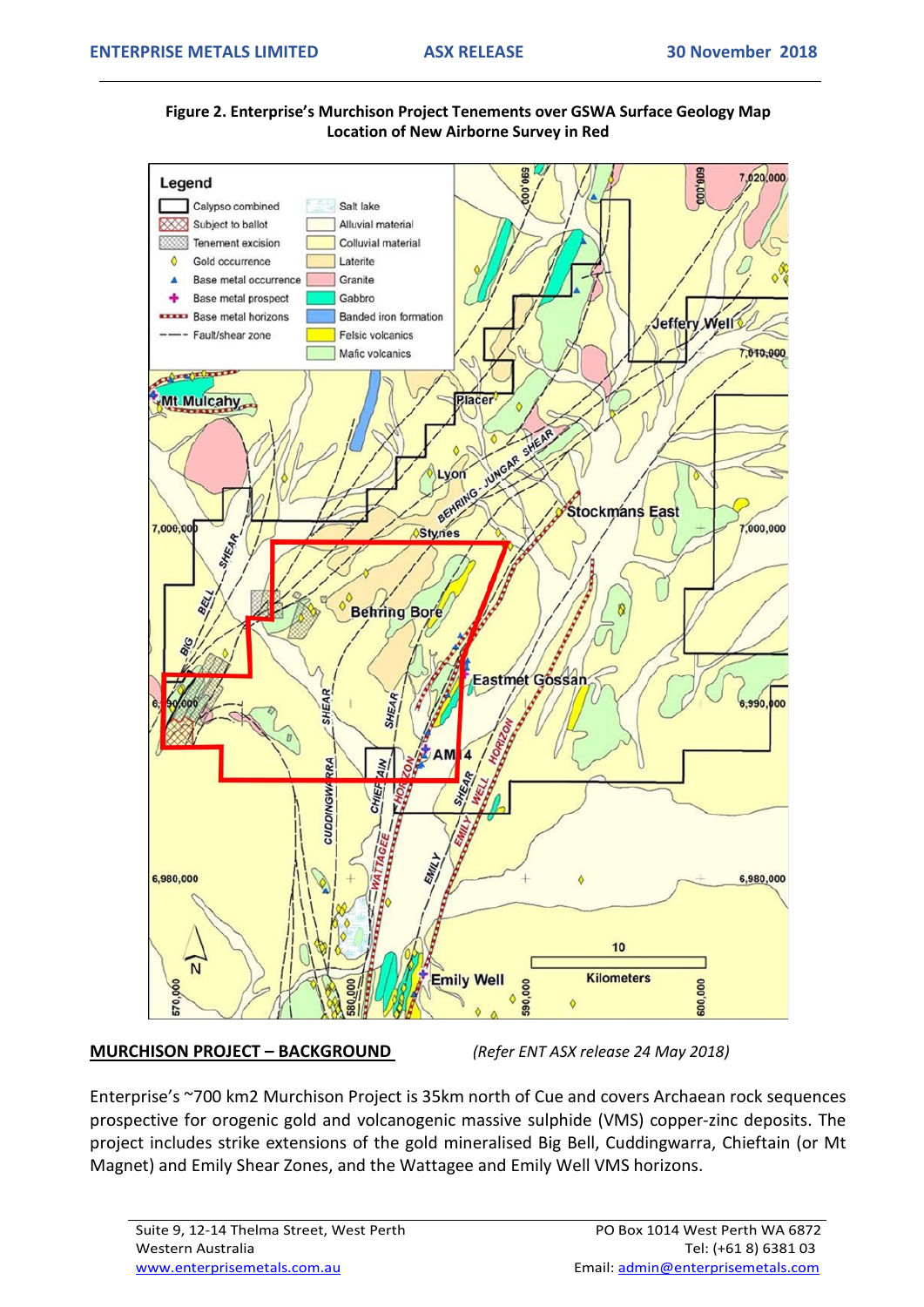Recent geochemical work by the Geological Survey of Western Australia (GSWA) indicates that the felsic volcanics in both the Wattagee and Emily Well horizons have geochemical characteristics consistent with VMS fertile packages across the Yilgarn and Canadian Abitibi Provinces.

While the Cue district contains several major gold mines, including Westgold's Big Bell (2.8 Moz historical production and 2.5 Moz resource), Day Dawn (Great Fingall and Golden Crown mines, 1.7Moz historical production and 0.89 Moz resource) and Cuddingwarra camp gold mines (0.8 Moz production and current resources of 0.55 Moz), these deposits were easily found because they outcropped. Enterprise's Murchison Project area is under-explored due to surficial cover.

The Enterprise team has significant experience in exploring for and discovering "blind" mineral deposits in the deeply weathered Yilgarn of Western Australia, and makes extensive use of airborne and ground geophysics to "see through" the cover and define favourable litho-structural targets for drill testing. Figure 3 below shows the regional geological setting of the Murchison Project.

## **Figure 3. Murchison Project over Interpreted Bedrock Geology & Competitor Landholdings Showing Gold Endowment (Moz produced + Moz current resource)**



 **Further information Dermot Ryan Managing Director** 

Suite 9, 12-14 Thelma Street, West Perth Western Australia www.enterprisemetals.com.au